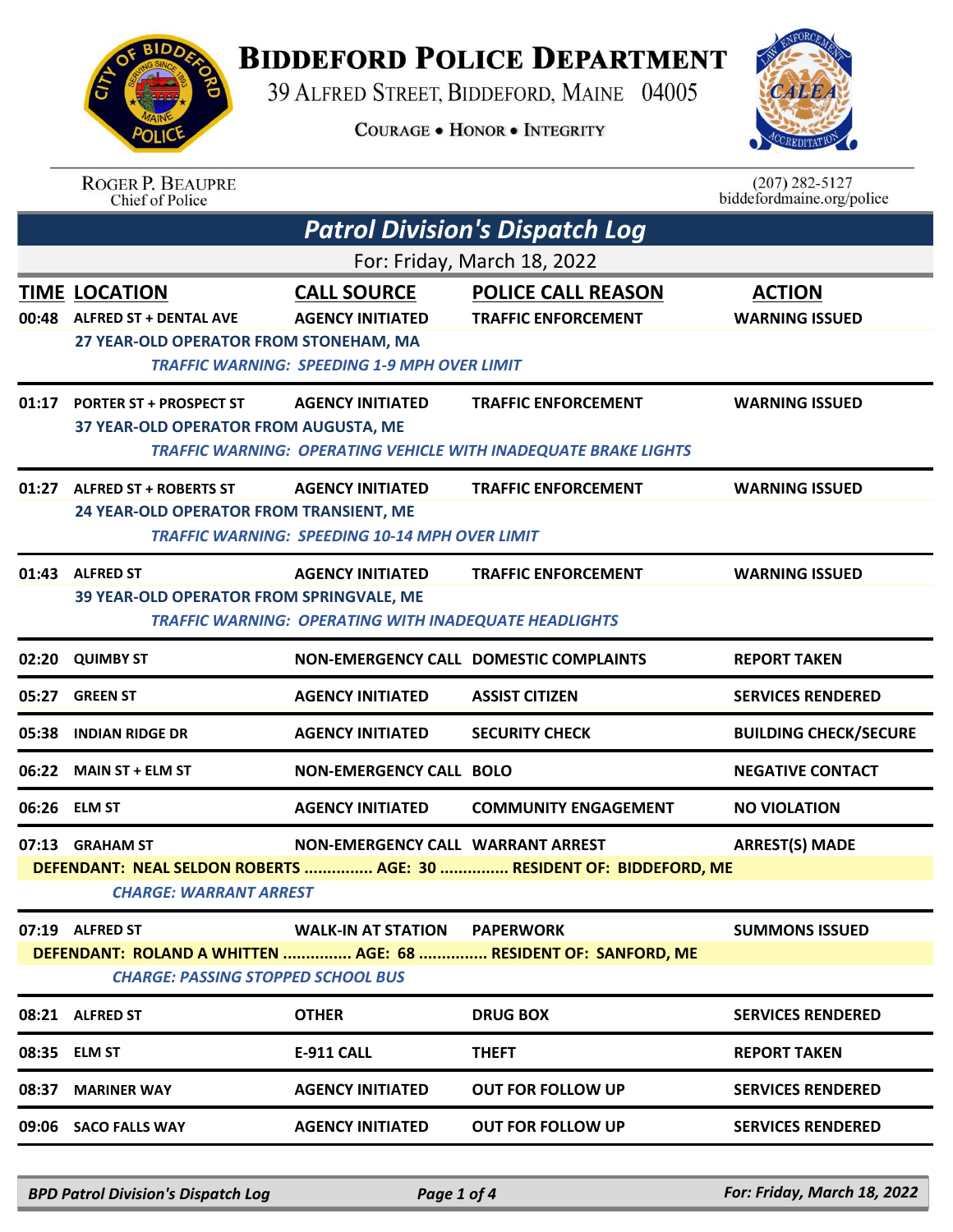|       | <b>TIME LOCATION</b><br>09:53 HILL ST                                                                                                                                                              | <b>CALL SOURCE</b><br><b>WALK-IN AT STATION</b>      | <b>POLICE CALL REASON</b><br><b>SEX OFFENSES</b>                                                                                   | <b>ACTION</b><br><b>REPORT TAKEN</b> |
|-------|----------------------------------------------------------------------------------------------------------------------------------------------------------------------------------------------------|------------------------------------------------------|------------------------------------------------------------------------------------------------------------------------------------|--------------------------------------|
|       | 10:19 BEACH HOUSE LN                                                                                                                                                                               | <b>AGENCY INITIATED</b>                              | <b>ANIMAL COMPLAINT</b>                                                                                                            | <b>NO VIOLATION</b>                  |
|       | 10:56 ALFRED ST + MARINER WAY                                                                                                                                                                      | <b>E-911 CALL</b>                                    | <b>DISABLED VEHICLE</b>                                                                                                            | <b>SERVICES RENDERED</b>             |
|       | 11:05 ALFRED ST<br><b>CHARGE: WARRANT ARREST</b>                                                                                                                                                   | AGENCY INITIATED WARRANT ARREST                      | DEFENDANT: REGGIE H BARRETT  AGE: 45  RESIDENT OF: MANCHESTER, NH                                                                  | <b>ARREST(S) MADE</b>                |
|       | 11:22 OAKWOOD LN                                                                                                                                                                                   | NON-EMERGENCY CALL CHECK WELFARE                     |                                                                                                                                    | <b>SERVICES RENDERED</b>             |
|       | 11:25 ELM ST                                                                                                                                                                                       |                                                      | NON-EMERGENCY CALL ATTEMPTED/THREATENED SUICIDE REPORT TAKEN                                                                       |                                      |
|       | 11:39 STATE ST<br><b>CHARGE: WARRANT ARREST</b><br><b>CHARGE: WARRANT ARREST</b>                                                                                                                   | NON-EMERGENCY CALL WARRANT ARREST                    | DEFENDANT: ANDREW E BARTON  AGE: 28  RESIDENT OF: TOPSHAM, ME<br>DEFENDANT: ROBERT TYLER HALE  AGE: 30  RESIDENT OF: BIDDEFORD, ME | <b>ARREST(S) MADE</b>                |
|       | 11:42 WATER ST                                                                                                                                                                                     | NON-EMERGENCY CALL ALL OTHER                         |                                                                                                                                    | <b>SERVICES RENDERED</b>             |
|       | <b>11:45 MAIN ST</b>                                                                                                                                                                               | NON-EMERGENCY CALL ANIMAL COMPLAINT                  |                                                                                                                                    | <b>SERVICES RENDERED</b>             |
|       | 12:26 QUIMBY ST                                                                                                                                                                                    |                                                      | NON-EMERGENCY CALL ASSIST OTHER AGENCY                                                                                             | <b>NEGATIVE CONTACT</b>              |
| 12:47 | <b>MAIN ST</b>                                                                                                                                                                                     | <b>NON-EMERGENCY CALL CHECK WELFARE</b>              |                                                                                                                                    | <b>SERVICES RENDERED</b>             |
|       |                                                                                                                                                                                                    |                                                      |                                                                                                                                    |                                      |
|       | <b>13:11 VINE ST</b>                                                                                                                                                                               | <b>E-911 CALL</b>                                    | <b>MENTAL ILLNESS CASES</b>                                                                                                        | <b>REPORT TAKEN</b>                  |
|       | 13:21 MAPLEWOOD AVE<br>DEFENDANT: JUVENILE - S  AGE: 17  RESIDENT OF: BIDDEFORD, ME<br><b>CHARGE: DISORDERLY CONDUCT, FIGHTING</b><br>DEFENDANT: JUVENILE - Y  AGE: 15  RESIDENT OF: BIDDEFORD, ME | <b>AGENCY INITIATED</b>                              | <b>PAPERWORK</b>                                                                                                                   | <b>SUMMONS ISSUED</b>                |
| 13:25 | <b>CHARGE: DISORDERLY CONDUCT, FIGHTING</b><br><b>GREEN ST</b>                                                                                                                                     | <b>NON-EMERGENCY CALL VIOL OF PROBATION</b>          |                                                                                                                                    | <b>REPORT TAKEN</b>                  |
| 13:31 | <b>ELM ST + ALFRED ST</b><br><b>39 YEAR-OLD OPERATOR FROM BIDDEFORD, ME</b>                                                                                                                        | <b>TRAFFIC CITATION: FAILURE TO REGISTER VEHICLE</b> | NON-EMERGENCY CALL VEHICLE CRASH - POLICE ONLY<br><b>TRAFFIC CITATION: FAILING TO PRODUCE EVIDENCE OF VEHICLE INSURANCE</b>        | <b>STATE FORM TAKEN</b>              |
| 13:50 | <b>POOL ST</b>                                                                                                                                                                                     | <b>AGENCY INITIATED</b>                              | <b>COMMUNITY ENGAGEMENT</b>                                                                                                        | <b>SERVICES RENDERED</b>             |
| 14:35 | <b>WATER ST</b>                                                                                                                                                                                    | <b>AGENCY INITIATED</b>                              | <b>OUT FOR FOLLOW UP</b>                                                                                                           | <b>SERVICES RENDERED</b>             |
| 14:49 | <b>BEACH HOUSE LN</b>                                                                                                                                                                              | <b>AGENCY INITIATED</b>                              | <b>COMMUNITY ENGAGEMENT</b>                                                                                                        | <b>NO VIOLATION</b>                  |
| 15:08 | <b>MAPLEWOOD AVE</b>                                                                                                                                                                               | <b>AGENCY INITIATED</b>                              | <b>SUSPICION</b>                                                                                                                   | <b>REPORT TAKEN</b>                  |
| 15:25 | <b>GRANITE ST</b>                                                                                                                                                                                  | <b>AGENCY INITIATED</b>                              | <b>HARASSMENT</b>                                                                                                                  | <b>REPORT TAKEN</b>                  |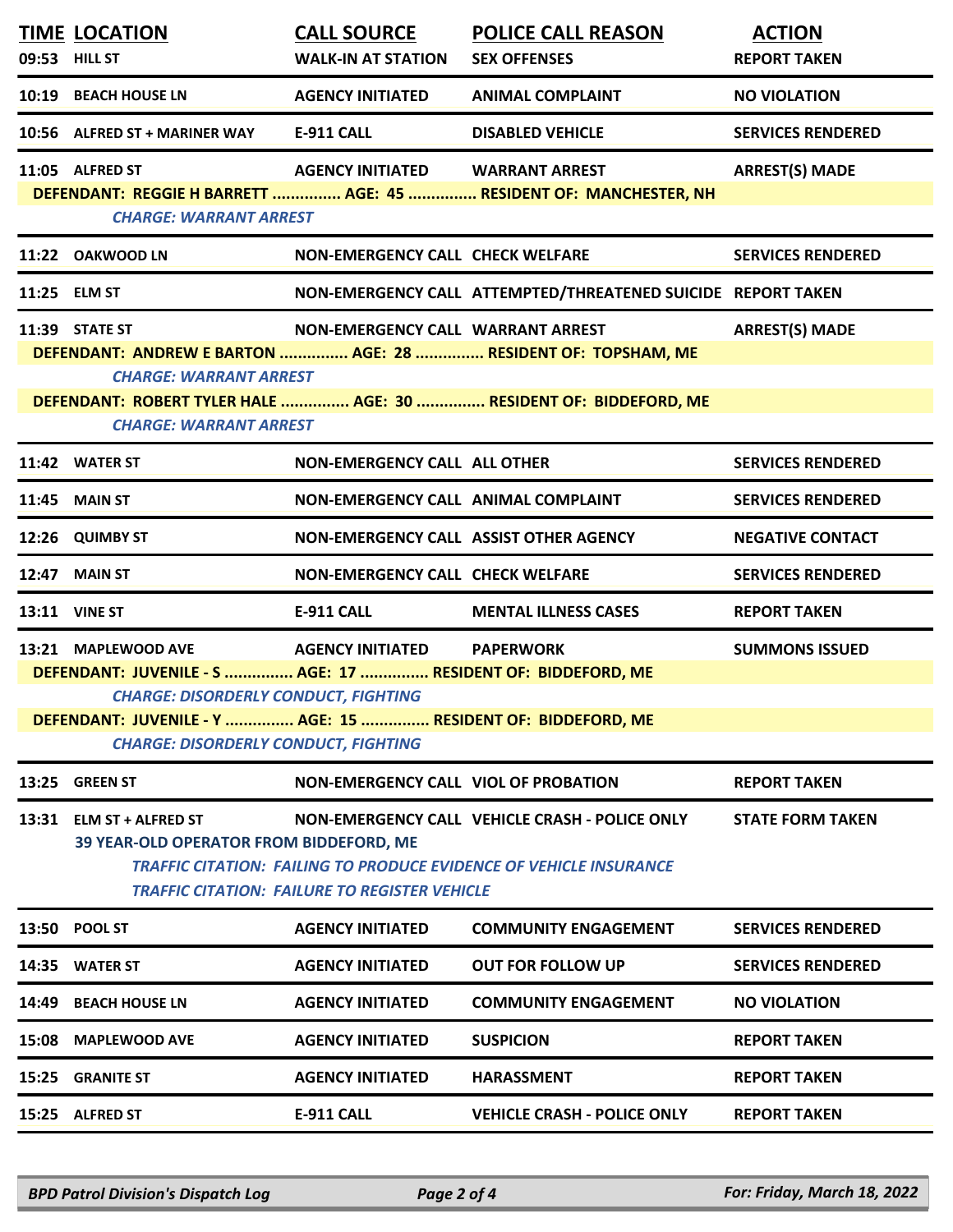| 15:43 | <b>TIME LOCATION</b><br><b>WATER ST</b>                              | <b>CALL SOURCE</b><br>NON-EMERGENCY CALL TRESPASSING                                                                                    | <b>POLICE CALL REASON</b>                                                                                           | <b>ACTION</b><br><b>FIELD INTERVIEW</b> |
|-------|----------------------------------------------------------------------|-----------------------------------------------------------------------------------------------------------------------------------------|---------------------------------------------------------------------------------------------------------------------|-----------------------------------------|
| 16:02 | <b>WENTWORTH ST</b>                                                  |                                                                                                                                         | <b>NON-EMERGENCY CALL MENTAL ILLNESS CASES</b>                                                                      | <b>SERVICES RENDERED</b>                |
| 16:20 | <b>WEST ST</b><br>17 YEAR-OLD OPERATOR FROM BIDDEFORD, ME            | <b>AGENCY INITIATED</b>                                                                                                                 | <b>TRAFFIC ENFORCEMENT</b><br>TRAFFIC WARNING: PASS 18 OR OLDER; OPER NOT PROPERLY SECURED IN SEAT BELT 1ST OFFENSE | <b>WARNING ISSUED</b>                   |
| 16:27 | <b>ELM ST</b><br><b>66 YEAR-OLD OPERATOR FROM BUXTON, ME</b>         | <b>AGENCY INITIATED</b><br><b>TRAFFIC WARNING: FAILING TO OBEY RED TRAFFIC LIGHT</b>                                                    | <b>TRAFFIC ENFORCEMENT</b>                                                                                          | <b>WARNING ISSUED</b>                   |
| 16:29 | <b>WEST ST</b><br><b>60 YEAR-OLD OPERATOR FROM BIDDEFORD, ME</b>     | <b>AGENCY INITIATED</b>                                                                                                                 | <b>TRAFFIC ENFORCEMENT</b><br>TRAFFIC WARNING: OPERATE VEHICLE W/O VALID INSPECTION CERTIFICATE                     | <b>WARNING ISSUED</b>                   |
| 16:29 | <b>WEST ST + DELTA DR</b><br>17 YEAR-OLD OPERATOR FROM BIDDEFORD, ME | <b>AGENCY INITIATED</b><br><b>TRAFFIC WARNING: SPEEDING 15 TO 19 OVER LIMIT</b>                                                         | <b>TRAFFIC ENFORCEMENT</b><br><b>TRAFFIC WARNING: OPERATE VEHICLE W/O VALID INSPECTION CERTIFICATE</b>              | <b>WARNING ISSUED</b>                   |
|       | 16:33 WEST ST<br>24 YEAR-OLD OPERATOR FROM BIDDEFORD, ME             | <b>AGENCY INITIATED</b><br><b>TRAFFIC WARNING: FAILURE TO REGISTER VEHICLE</b>                                                          | <b>TRAFFIC ENFORCEMENT</b>                                                                                          | <b>WARNING ISSUED</b>                   |
| 16:42 | <b>RIVER RD</b><br>31 YEAR-OLD OPERATOR FROM BIDDEFORD, ME           | <b>AGENCY INITIATED</b><br><b>TRAFFIC WARNING: SPEEDING 10-14 MPH OVER LIMIT</b>                                                        | <b>TRAFFIC ENFORCEMENT</b><br>TRAFFIC WARNING: OPERATE VEHICLE W/O VALID INSPECTION CERTIFICATE                     | <b>WARNING ISSUED</b>                   |
| 16:53 | <b>RIVER RD</b><br>27 YEAR-OLD OPERATOR FROM EAST WATERBORO, ME      | <b>AGENCY INITIATED</b><br><b>TRAFFIC WARNING: FAILURE TO REGISTER VEHICLE</b><br><b>TRAFFIC WARNING: SPEEDING 10-14 MPH OVER LIMIT</b> | <b>TRAFFIC ENFORCEMENT</b>                                                                                          | <b>WARNING ISSUED</b>                   |
| 17:01 | <b>MEDICAL CENTER DR</b>                                             |                                                                                                                                         | NON-EMERGENCY CALL ATTEMPTED BURGLARY                                                                               | <b>REPORT TAKEN</b>                     |
|       | 17:10 ALFRED ST                                                      | <b>E-911 CALL</b>                                                                                                                       | <b>VEHICLE CRASH - POLICE ONLY</b>                                                                                  | <b>STATE FORM TAKEN</b>                 |
| 17:11 | <b>SOUTH ST</b><br><b>62 YEAR-OLD OPERATOR FROM LYMAN, ME</b>        | <b>AGENCY INITIATED</b><br><b>TRAFFIC WARNING: SPEEDING 10-14 MPH OVER LIMIT</b>                                                        | <b>TRAFFIC ENFORCEMENT</b><br>TRAFFIC WARNING: OPERATE VEHICLE W/O VALID INSPECTION CERTIFICATE                     | <b>WARNING ISSUED</b>                   |
| 17:14 | <b>MAY ST + DARTMOUTH ST</b>                                         | NON-EMERGENCY CALL ANIMAL COMPLAINT                                                                                                     |                                                                                                                     | <b>SERVICES RENDERED</b>                |
| 17:17 | <b>MAIN ST</b>                                                       |                                                                                                                                         | <b>NON-EMERGENCY CALL MENTAL ILLNESS CASES</b>                                                                      | <b>SERVICES RENDERED</b>                |
|       | 17:32 FOSS ST                                                        | <b>E-911 CALL</b>                                                                                                                       | <b>ANIMAL COMPLAINT</b>                                                                                             | <b>SERVICES RENDERED</b>                |
| 17:41 | <b>PIERSONS LN</b>                                                   |                                                                                                                                         | <b>NON-EMERGENCY CALL DOMESTIC COMPLAINTS</b>                                                                       | <b>REPORT TAKEN</b>                     |
|       | 17:49 ALFRED RD, LYMAN, ME                                           | <b>E-911 CALL</b>                                                                                                                       | 911 MISUSE                                                                                                          | <b>SERVICES RENDERED</b>                |
|       | <b>BPD Patrol Division's Dispatch Log</b>                            | Page 3 of 4                                                                                                                             |                                                                                                                     | For: Friday, March 18, 2022             |